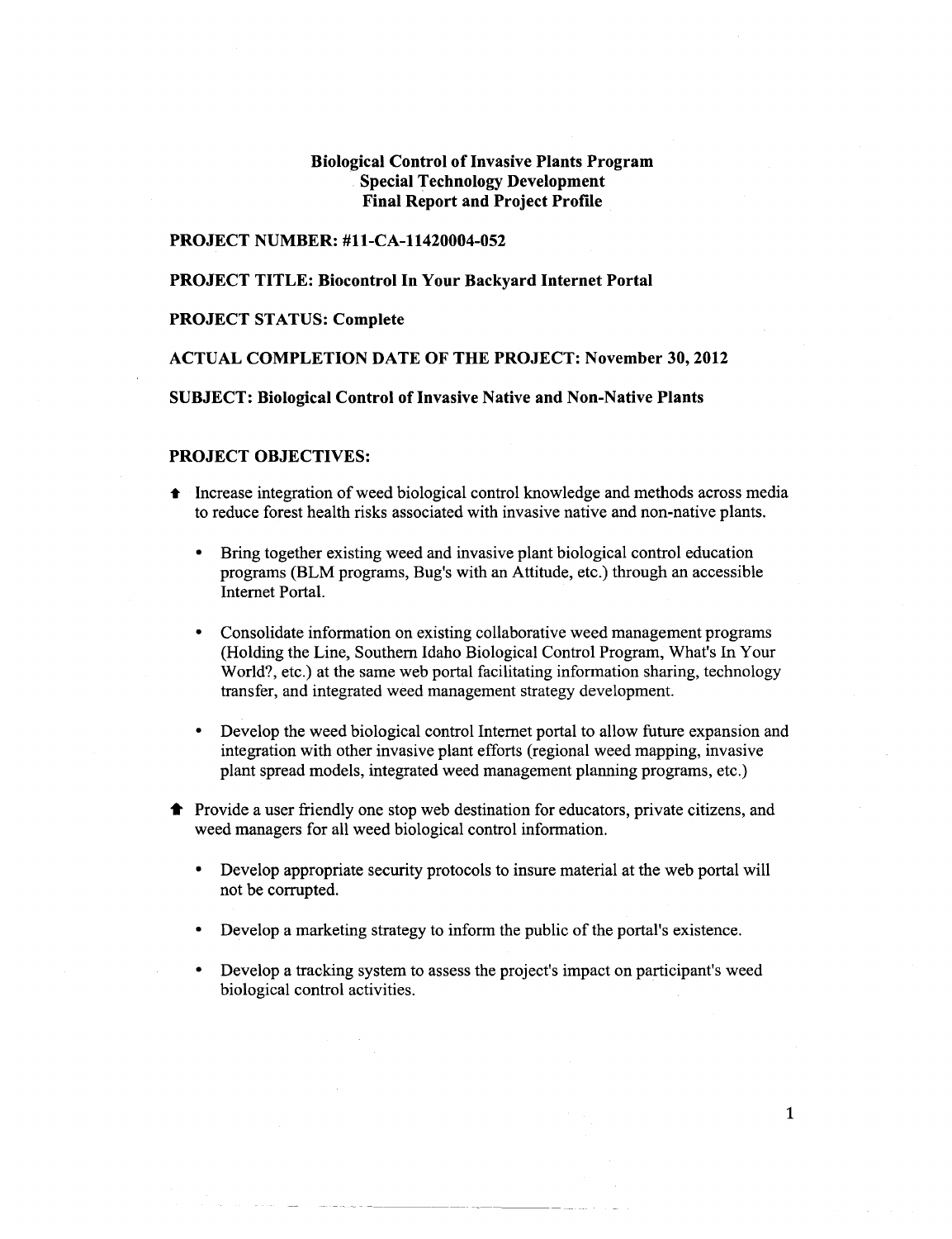### **BRIEF DESCRIPTION OF PROJECT:**

The Forest Health Technology Enterprise Team calls for Federal, state, and private agencies to form partnerships to adequately address the spread and impacts of invasive plants (USDA Forest Service 2010); and to aid in the development and transfer of technologies aimed at increasing the use of biological control methods. This project captures four successful biological control outreach programs through digital motion and still media, creates an Internet portal—using BUGWOOD's newly acquired technologies, and provides a platform on which to add additional weed web-based activities, such as distribution mapping, modeling, and treatment. This project uses technology in new ways to increase public participation (Bell et al. 2009) in weed and weed biological control learning and action.

The weed biological control Internet portal project will focus on features of the web to support weed biological control science learning and management in ways that other media do not e.g. receiving and sending information in contrast to print media. According to the Pew Internet and American Life Project, the internet is the second most accessed media for science information (Bell et al. 2009), second only to television. The majority of respondents would tum to the Internet first to find information on specific scientific topics.

The proposed Internet portal will allow users to design how they access information; allowing them to iteratively explore the world of invasive weed biological control in one fluid process. The portal will lead Internet users to credible, tested biological control teaching tools, training modules, community assistance programs, and opportunities to participate in integrated weed management programs with a biological control component.

### **CHANGES TO PROJECT SCOPE OR OBJECTIVES:**

The technology development for a biological control Internet portal was initially proposed as a combined project with other partners interested in a documentary film *and*  an Internet portal for a total project cost-sharing equal to \$163,750; of which the FHTET special technology program cost-share request was \$75,000 for the Internet portal component. The proposal for FHTET dollars in the amount of \$75,000 to match with others in the combined projects was not funded. Instead, the deliverables dependent upon the combined-projects (documentary film and Internet Portal scope) were removed from the proposal.

A redraft of the proposal narrowed the project scope to the Internet portal; which was subsequently funded at \$33,000 from the Biological Control of Invasive Plants Program with a 25% cash match of \$11,000 from the Project Manager for a total project cost of \$44,000. In a conference call with the Forest Health Technology Enterprise Team regarding changes to the proposal and the resulting reduced award, the project scope was reduced to reflect a feasible performance on previously defined combined-project deliverables.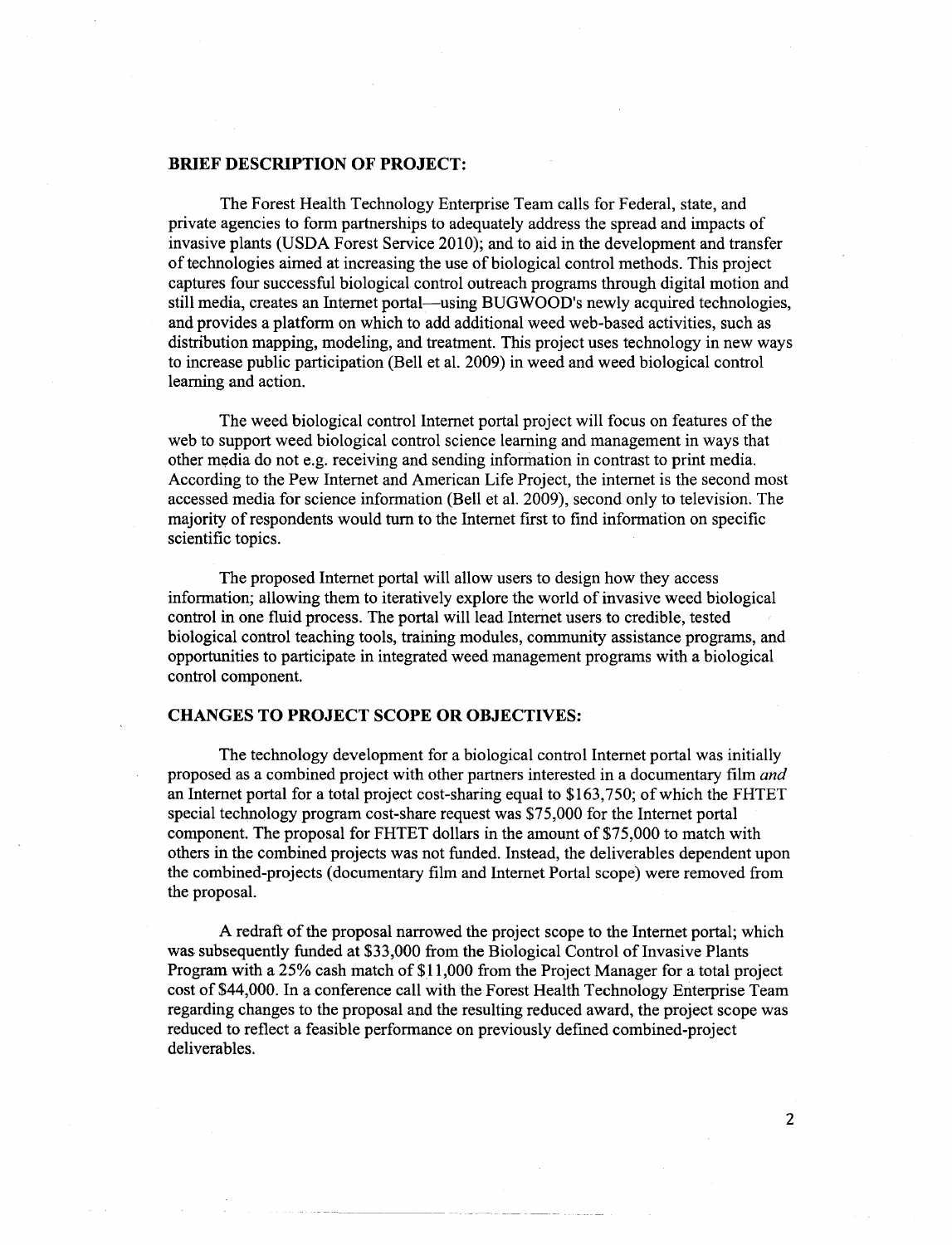Removed from the Internet portal project scope, the originally proposed 27 minute documentary film and half of the video training clips with associated steering committee in-kind contributions represent a reduction amounting to approximately \$119,750. That said, education program steering committee members, the project manager, and others who are interested in the technology transfer value inherent in the training clips continue, outside the scope of this project, to output media resources that appear and will appear in the Internet portal. Details of the in-kind efforts (~\$119,750) that were removed from the original project scope as a result of the reduced award do not appear in this final report.

### **BRIEF DESCRIPTION OF PROGRESS THIS YEAR:**

July -September 2011 October- September 2012

- **{1)** Capture 4 bio-control education programs in still and motion digital media. Performance: Travel to four project areas, conduct participant interviews, document future steps: interactions and program integration opportunities.
- {2) Collect and format existing curriculum, film clips, training modules, resources Performance: Collect and format existing materials for Portal uploads.
- {3) Develop training modules based on 4 bio-control education programs. Performance: 12 short clips, 3 per program; to be accessed by one gateway.
- (4) Develop gateway outline (access) and image (design) for targeted audiences. Performance: Create site map, develop graphics; format and upload.
- (5) Use newly developing technology in new ways to disseminate information. Performance: Provide input to developing technology; upload content.
- ( 6) Organize training modules, expert network, and linkage to existing resources. Performance: Develop logical sitemap access to existing links and modules.
- {7) Develop/disseminate communications for news/spokesperson opportunities. Performance: Facilitate and complete a comprehensive communication plan.
- (8) Create public service announcements (PSAs), training clips, and documentary. Performance: 9 PSAs with media contact list for western United States. Performance: 12 training clips - 3 per program
- (9) Evaluate process and progress using a decision support mechanism. Performance: Track and submit process/progress reports (qtly/annual).

Ongoing

- Performance: Initiate a mechanism tracking impact on public response.
- (10) Collaborate on a peer-reviewed paper and associated project reports. Performance: Submit draft to one academic journal.

Between July 2011 and September 2012, managers of four youth biological control education programs in the Intermountain West contributed resources with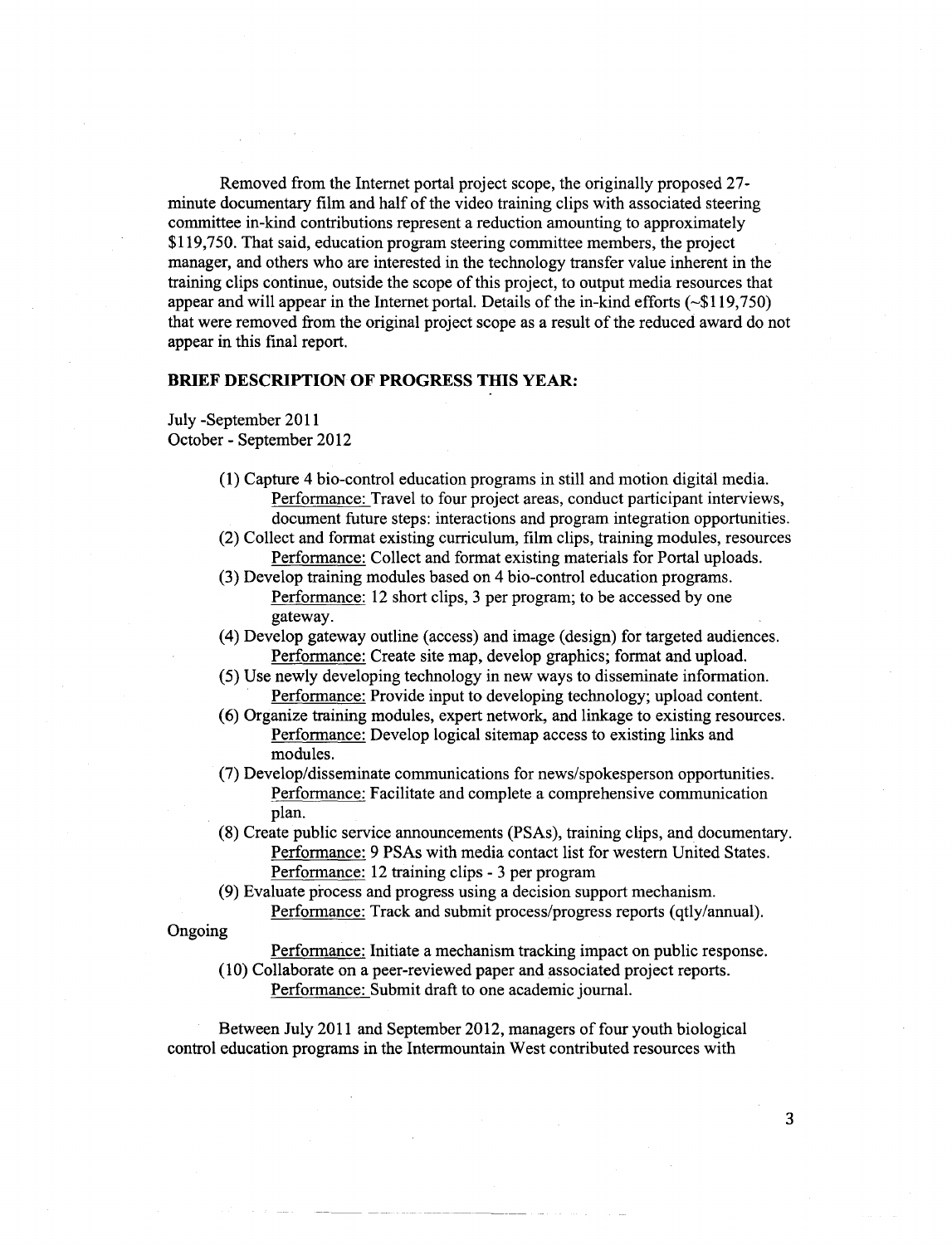enthusiasm and completeness. Each program manager provided access to student projects, field-learning events, and archives; resulting in resources for the Internet monoculture and biological control agent media library. The Principal Investigator participated in 10 teacher training workshops where teachers learned how to integrate biological control concepts into existing curriculum and youth education programs; and student service learning field events like the *Holding The Line Project* in southwestern Idaho where teacher-led programs provided biological control concepts and skills training at a landscape level.

Additional highly credible events provided resources and content for the Internet Portal in summer 2012. For example, the *Idaho Student Bug Crew* teacher and crew training activities, which occurred in June hosted by the Forest Service, Bureau of Land Management, University of Idaho Extension Service, and Idaho Department of Agriculture. A teacher who attended a Salt Lake County *Utah Invasive Plant and Bugs With An Attitude* training workshop conducted a summer academy for Grades 6 through 12 to establish toadflax collection and release sites. Content provided from the Logan High School and Utah Starr Summer Academy is an example of how easy it is for teachers to use training resources available in the *Biocontrol in Your Backyard* portal.

The technology team at the University of Georgia's The Bugwood Network provided technical guidance to establish the Internet portal, create and maintain the media library, and sustain the portal as a means for the youth program managers to collect and share lessons learned in the future.

# FHP LEAD CONTACT: Carol Bell Randall BCIP Technical Working Group USDA Forest Service, Coeur d'Alene River Ranger District Phone: 208-765-3051 Email: crandall@fs.fed.us Fax: 208-765-7307

**HP LEAD INVOLVEMENT.** The BCIP Technical Working Group Contact, Carol Randall, provided technical review and helped guide the development process with steering committee members: Janet Valle, State and Private Forestry Regions I and II; Sage Fitch, Salt Lake County Public Works; Chuck Bargeron, University of Georgia and The Bugwood Network; and Carla Hoopes, InterMedia Productions Partnerships LLC.

### **PRINCIPAL INVESTIGATOR:** Cami King

Bear River Resource Conservation and Development Phone: 435-753-3871 Ext. 20 Email: cami.king@comcast.net Fax: 435-755-2117

**PRINCIPAL INVESTIGATOR INVOLVEMENT.** The Bear River Resource Conservation and Development Principal Investigator, Cami King, provided administrative and grant management for the project working closely with the Project Manager, Carla Hoopes.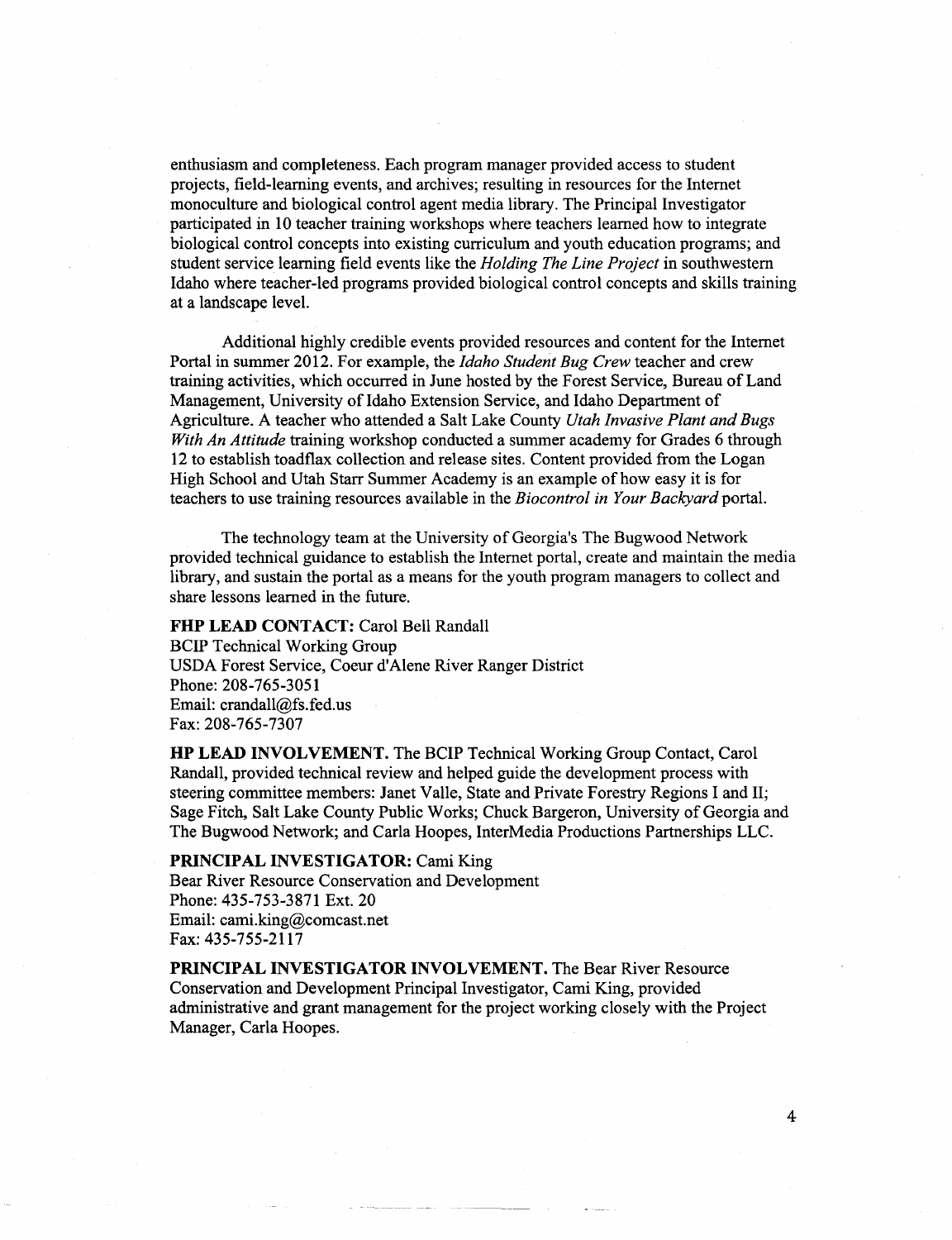#### **COOPERATORS:**

Carla Hoopes, Project Manager InterMedia Productions Partnerships LLC Phone: 406-586-1893 Email: intermediapro@vzw. blackberry.net

Sage Fitch, Steering Committee and Reporting Salt Lake County Public Works Noxious Weed Program Phone: 801-381-9121 Email: sfitch@slco.org

Janet Valle, Steering Committee and Advisory State and Private Forestry Regions 1 and 4 Phone: 801-625-5258 Email: jvalle@fs.fed.us

Chuck Bargeron, Steering Committee and Technology Advisor Center for Invasive Species and Ecosystem Health, UGA Phone: 229--386-3298 Email: cbargero@uga.edu

**COOPERATOR INVOLVEMENT.** Carla Hoopes consolidated content, organized and formatted the media according to the design emerging from the steering committee. Carla assisted Sage Fitch in the development of quarterly activity reports and financials, which were provided to the Principal Investigator Cami King. Carla coordinated with Chuck Bargeron and Joseph Laforest to ensure media formatting met the motion and sound technologies in the new *video.bugwood.org* streaming library for the *Biocontrol In Your Backyard* portal. The Bugwood Network put in place an analytics for tracking visitor movement in and around the biological control Internet portal.

**Special thanks** go to four Intermountain West education program managers who contributed their time and education resources for the Internet portal--efforts that are critical to but outside the scope of the required project in-kind contribution:

- Becky Freiberg and Joey Milan, *Idaho Student Bug Crew;*
- Todd Breitenfeldt and Mike Battaiola, *Bugs With An Attitude;*
- Kim Ragowtski, Joey Milan, and Becca Schneiderhan, *Holding The Line Project;*
- Kathy Stopher (Bear River Migratory Bird Refuge) and Brittany Simon (Ophir Elementary), *Whats In Your World-Youth Naturalist approach to Weed Science*

Additional cooperators provided educational and training resources and peerreview: USDA Forest Service- Dwight Scarborough, Dayle Bennett, Liz Hebertsen; Cache County Weed District- Joel Merritt, Eric Bingham; and USDA, Animal and Plant Health Inspection Service, Plant Protection and Quarantine: Amber Mendenhall (UT) Gary D. Adams- State Plant Health Director and Richard (Joe) Merenz (MT).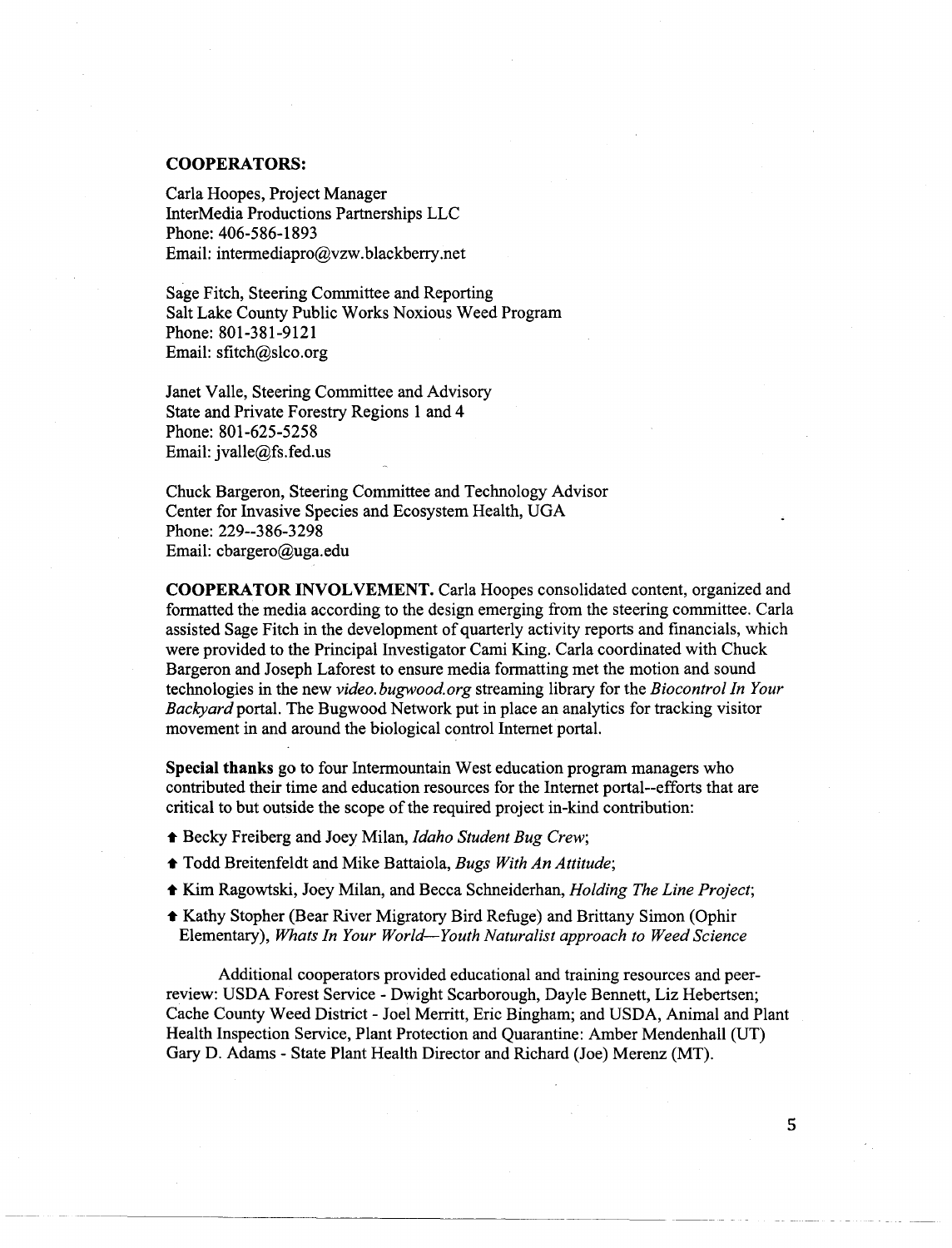### **FUNDING**

**1)** First fiscal year funded: 2011

2) Funds obligated from beginning of project through final fiscal year:

| <b>Fiscal Year</b> | <b>STDP BCIP</b> | Other-Source | Source                        |
|--------------------|------------------|--------------|-------------------------------|
|                    | Funding          | funding      |                               |
| 12011              | \$4.795          | \$9,677.85   | Project Manager, Carla Hoopes |
| 2012               | \$28,205         | \$2,181.87   | Project Manager, Carla Hoopes |

3) Funds not used from previous fiscal year: all funds were used

# **B. PROPOSED OUTPUT(S):**

- 1) Proposed Outputs Prior to Project Scope Reduction *(reductions in italics)* 
	- (1) Capture 4 bio-control education programs in still and motion digital media. Performance: Travel to four project areas, conduct participant interviews, document future steps: interactions and program integration opportunities.
	- (2) Collect and format existing curriculum, film clips, training modules, resources Performance: Collect and format existing materials for Portal uploads.
	- (3) Develop training modules based on 4 bio-control education programs. Performance: 12 short clips, 3 per program; to be accessed by one gateway.
	- (4) Develop gateway outline (access) and image (design) for targeted audiences. Performance: Create site map, develop graphics; format and upload.
	- (5) Use newly developing technology in new ways to disseminate information. Performance: Provide input to developing technology; upload content.
	- (6) Organize training modules, expert network, and linkage to existing resources. Performance: Develop logical sitemap access to existing links and modules.
	- (7) Develop/disseminate communications for news/spokesperson opportunities. Performance: Facilitate and complete a comprehensive communication plan.

(8) Create public service announcements (PSAs), training clips, and PBS documentary. *(See* **Changes to Project Scope and Objectives)** 

Performance: 9 PSAs with media contact list for western United States. Performance: 12 training clips - 3 per program. *(reduced* to 6 clips) Performance: PBS 27-minute lessons learned documentary. *(removed)* 

(9) Evaluate process and progress using a decision support mechanism.

Performance: Track and submit process/progress reports (qtly/annual). Performance: Initiate a mechanism tracking impact on public response.

(10) Collaborate on a peer-reviewed paper and associated project reports. Performance: Submit draft to one academic journal. *(underway)*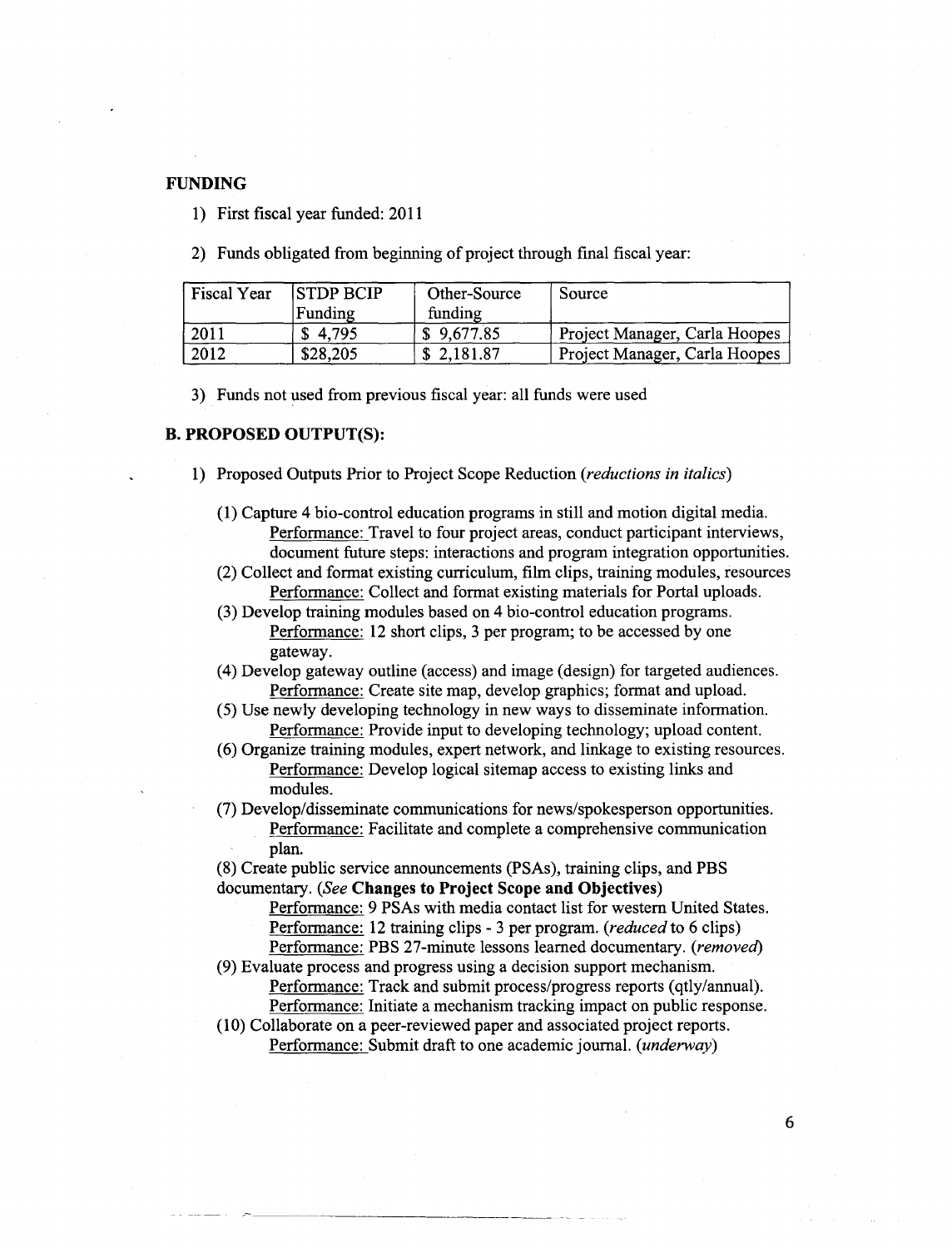### 2) Were the proposed outputs delivered?

The proposed outputs were delivered; according to the changes in project scope and objectives subsequent to the reduced project total: a reduction from \$163,750 total project to \$44,000 total project cost. The documentary film and training clips and associated education program manager and steering committee efforts as inkind were removed from the project scope. That being said, the proposed Internet portal content is fully delivered, in part because of efforts by the education program managers, project manager, and steering committee members outside the scope of this project. Collaboration on a professional paper and communication plan implementation is underway. The Bugwood Network is implementing the analytics to profile Portal visitor access and application.

#### 3) Were the outputs delivered on time?

Yes, the outputs are delivered within the scope of the project period with quarterly activity and financial reports submitted on time.

Jan-Mar 2011: steering committee meets, grant proposals submitted Apr-Jun 2011: resource identified and collected, Internet gateway designed Jul-Sep 2011: The Bugwood Network begins accepting formatted media Oct-Dec 2011: resource collection, organization, and formatting augmented Jan-Mar 2012: initial peer-review begins, project presentations begin, interagency work groups and workshop sponsors informed of activities on the Internet portal:

- Utah Starr Summer Academy Field Workshop June 5-6
- Utah Invasive Weed Teacher Workshop June 15
- Bugs With and Attitude July 25-27

Apr-Jun 2012: The Bugwood Network sets up analytics to observe portal visitation prior to launch

Jul-Oct 2012: Collaboration on professional paper/communication plan underway Oct 2012: Final tweaks to content and adjustments at video.bugwood.org November 2012: Formal portal launch on the home page of The Bugwood Wiki

## C. TECHNOLOGY / METHOD USE

1) Were the proposed or actual outputs used? Yes

a. Describe briefly how outputs were used

i) List user groups

Agency land managers

Elementary, Middle School, High School, and Home School Teachers Lay Audiences: kids, students, adults, conservation educators University biological weed control *I* entomology *I* invasives programs Watershed Groups *I* Cooperative Weed Management Groups

#### ii) Time period output used

Formal portal launch on The Bugwood Network begins November 2012; Intermountain West agency sponsored training workshops integrated the content and portal access March-October 2012.

# iii) Geographic extent of use

Intermountain West during development period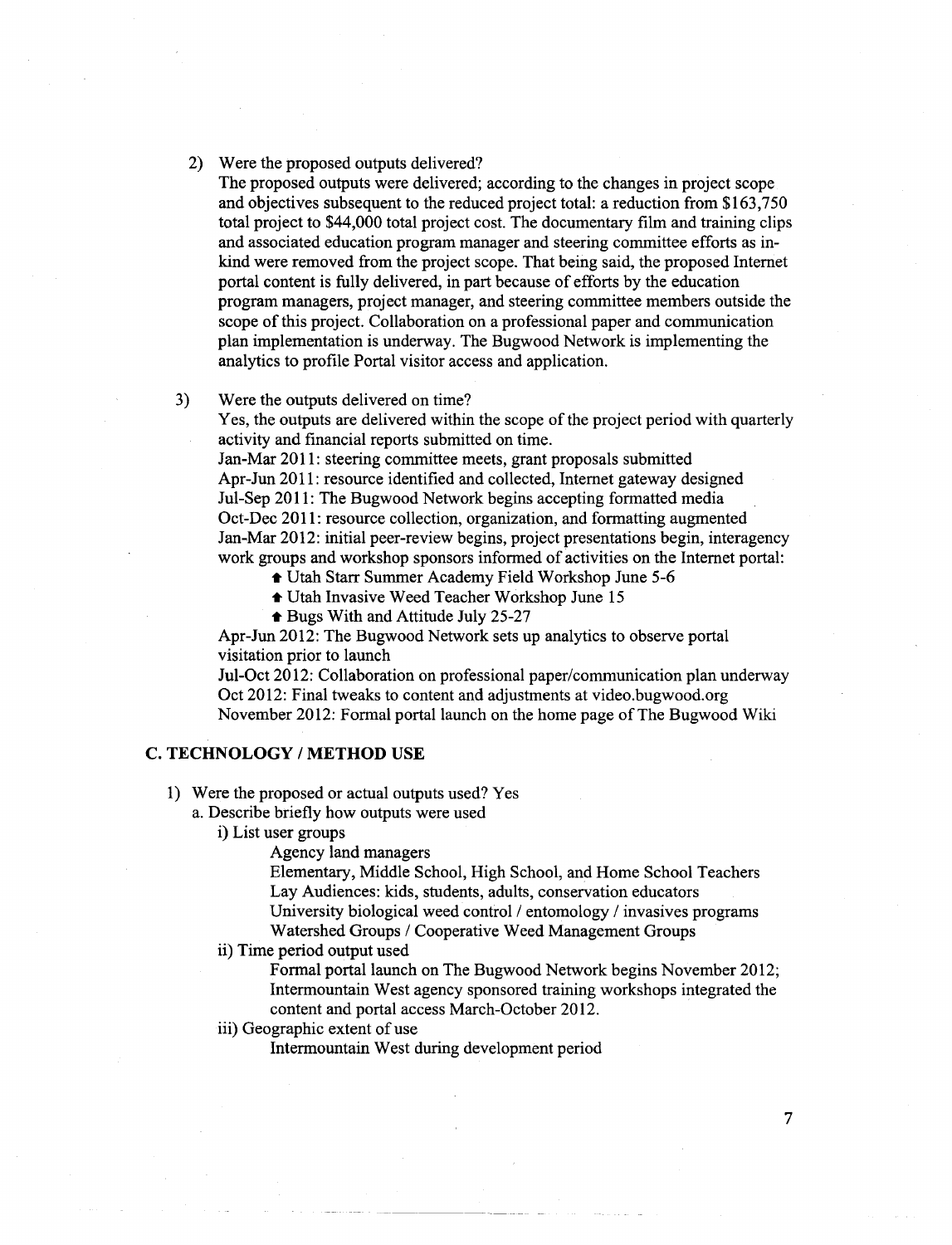#### iv) Pest organisms

Seven noxious weeds and their associated biological control agents were highlighted and a number of invasive plants were discussed in media available through the Internet portal.

- v) Resources affected/protected (e.g. wildlife habitat protected, risk reduction for insect disease, etc.)
	- Eleven southeastern Idaho counties keep leafy spurge from encroaching on the Caribou-Targhee National Forest.
	- Student bug crews in 9 Idaho counties work across jurisdictions to control Russian knapweed, spotted knapweed, diffuse knapweed, houndstongue, cheatgrass, and leafy spurge from migrating between private land, public land, and natural areas.
	- **f** Service learning programs train teachers in Nevada, Montana, and Utah to design and integrate biological weed control lessons that conform to State required Core curriculum:
		- -Bureau of Land Management- California Trails Nature Center (NV)
		- -Ophir Elementary School- Big Sky Montana and Gallatin Nat'l Forest
		- -Fourth Grade Teachers Bear River Migratory Bird Refuge
		- Logan High School Ogden Ranger District (UT) Hardware Ranch Wildlife Management Area
- b.) If outputs were not used provide the reasons the project may not have provided a usable product. NA
	- i) Negative results None
	- ii) Guidance for future development

High school teachers, university entomology program managers, and agency natural area and wildlife habitat managers have expressed interest in t Internet biological weed control portal as a source of information to conduct outdoor labs which will meet the requirements of National Advanced Placement standards and State Core Curricula. The Integrated Pest Management (IPM3) consortium of university, land managers, professionals, and educators is interested in using and adapting access to the portal content for a training module within the University of Minnesota-based Training Consortium; expanding their audience to K -12 teacher training.

The launching of the *Biocontrol In Your Backyard* Internet portal in November also sets the stage for linkages between invasive plant modeling programs like EDDMaps, integrative pest management programs such as taught by the National Conservation Training Center and its Wilderness Training Arm, invasive plant spread models like the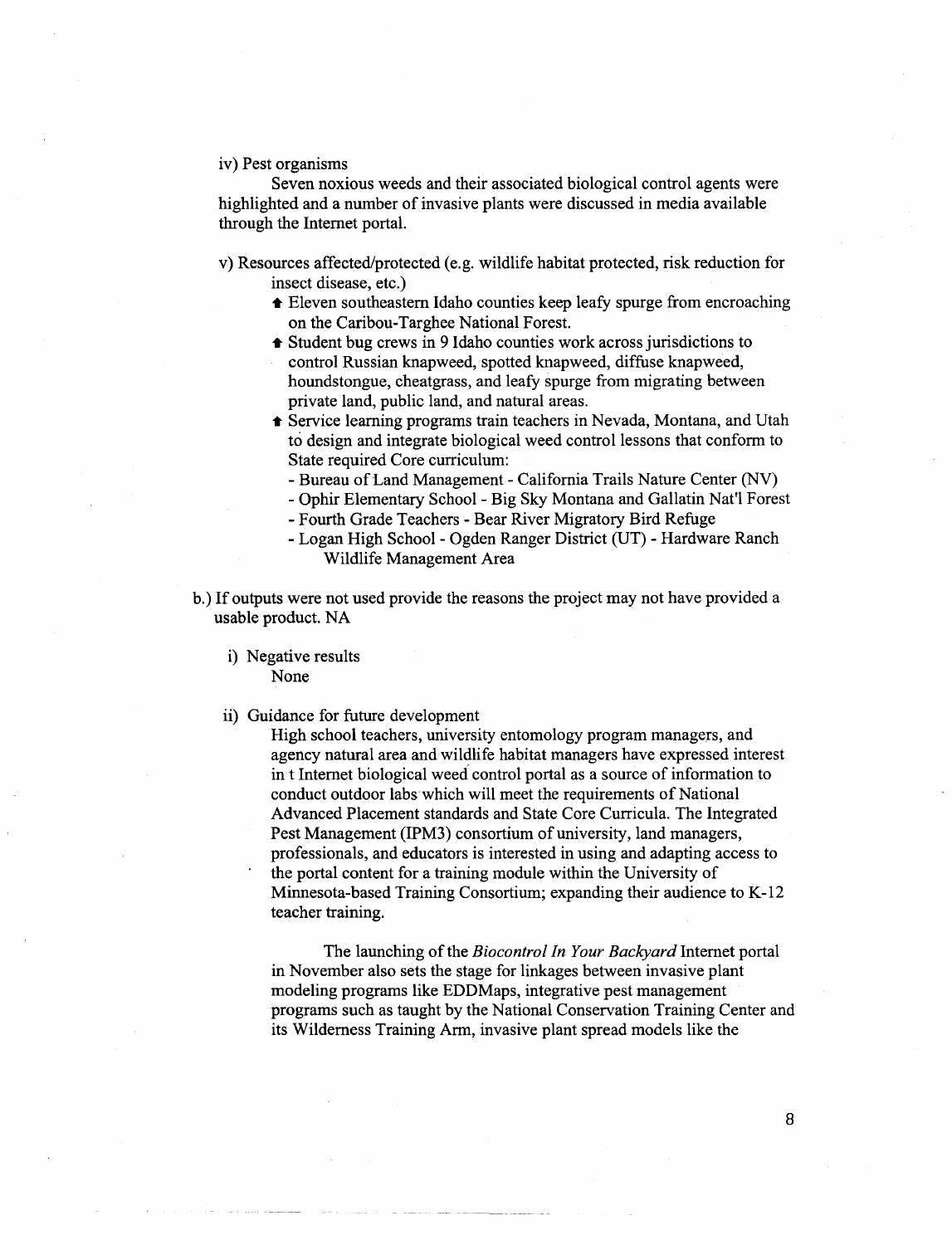Invaders Database, and university entomology and invasive pest online training consortiums.

iii) Did we learn anything about this project?

We learned how important it is to share lessons-learned, what it means to others in the field of biological control to understand what is working and what is not through case studies. We also learned about the willingness and quality of content available in the Intermountain West. Technological lessons were also learned as we integrated motion video into the *http://video.bugwood.org* at The Bugwood Network. The lesson still to be learned from the *http://video.bugwood.org* prototype launch is how the streaming media is received across the realm of Internet and broadband systems, rural and urban. What issues are we to face with wireless systems in schools, what will we learn about downloading and streaming training films, audio programs, and interactive media for class demonstration on a variety of systems? The project sets a baseline where we can learn why and how teachers access and use the technology.

### **C. DISTRIBUTION OF OUTPUTS**

- 1) University and/or Research Involvement
	- a. University of Idaho contributed data and success criteria for lessons learned; and Utah State University provided continuing education credits for three workshops in which the Internet portal content was integrated
	- b. No graduate theses written
- 2) Dissemination of Results
	- a. One peer-reviewed journal article/paper for publication is underway for the *American Entomologist* publication of the Entomological Society of America. The working title is *Teaching service learning and ecology using biological controls.*
	- b. Number of reports written
		- $\triangle$  5 quarterly reports and this final report written for project collaborators
	- c. Number of presentations made (meeting/conference(s) & professional societysponsor(s)
		- $\triangle$  Notification in the form of public service announcements using email listserv:

- Western Regional Panel on Aquatic Nuisance Species
- Greater Yellowstone Coordinating Weed SubCommittee
- Bonneville Cooperative Weed Management Association
- Western Weed Coordinators Council
- National Invasive Species Council
- National Invasive Species Awareness Week
- Intermountain West youth program leaders
- Entomological Society of America